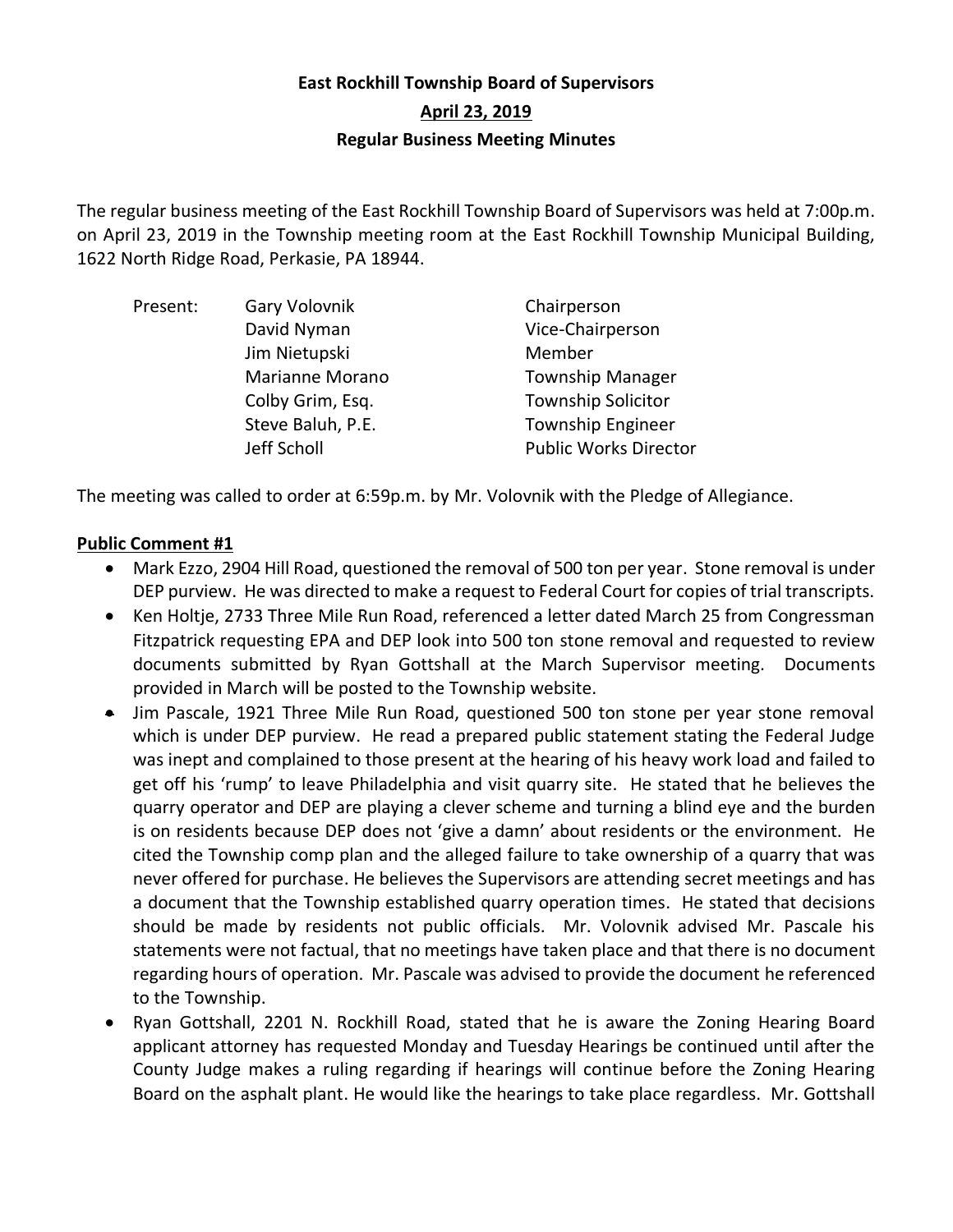reiterated his disappointment regarding an informal presentation by the quarry applicant that took place a year ago.

- Jeannine Gravel, 2198 N. Rockhill Road, questioned quarry hours of operation, cited PFAS contamination and questioned what recourse residents have if a well goes dry. Hours of operation would be under the Township nuisance ordinance and those ordinances are under review. Wells are investigated by DEP and if determined to be dry well as the result of quarry operations, the well is replaced by the quarry operator with no expense to the homeowner.
- Katie Zackon, 727 E. Rockhill Road, on behalf of Rockhill Environmental Preservation Alliance, indicated opposition to agreeing to a continuance of the Rockhill Quarry Zoning Hearings. Their legal council has sent their position to the Zoning Hearing Board Solicitor to have the April hearings take place.
- Dan Soliday, 1300 West Rock Road, is also opposed to Zoning Hearings being continued and believes granting the continuance helps the strategy of the applicant in the County Court Hearing.
- Karen Drum, 2105 N. Rockhill Road, asked who has the burden if a well goes dry, which is DEP.
- Mark Ezzo, 2904 Hill Road, questioned if unlimited water could be discharged from the Quarry site. Limits are established by DEP and typically metered.
- John Edwards, 1934 N. Rockhill Road, cited a newspaper article stating DEP had closed a Quarry in New Hope. That quarry had permit violations for mining outside of permit area, numerous sink holes and the quarry area had been expended.
- Ryan Gottshall, 2201 N. Rockhill Road, stated that he observed asbestos testing at the quarry site on April 18 and questioned why no one from the Township was present. Mr. Gottshall detailed his observations of the asbestos testing stating a DEP employee was only acting like she was overseeing things. He stated that the testing procedure is a joke and not a complete test. He believes Township should invest in a third party asbestos expert to perform testing in addition to DEP and the applicant's consultant testing.
- Katie Zackon, 727 E. Rockhill Road, asked if the Township has another consultant. Yes, the environmental legal firm of Manko, Gold, Katcher and Fox.
- Karen Drum, 2105 N. Rockhill Road, also questioned the Township not observing the asbestos testing.
- Ron Schulberger, 2386 Hill Road, stated that he would like Township to make a presence at the quarry site. It was noted the property owner would need to grant permission for the Township to be on site.
- Josh Scheider, 754 E. Rockhill Road, requested the Township make a presence on the site and would like the residents to work with the Township not against them, emphasizing that facts should be checked before making accusations.

# **Approval of Minutes and Bills Payable:**

**Approval of Minutes from March 26, 2019 Regular Meeting.**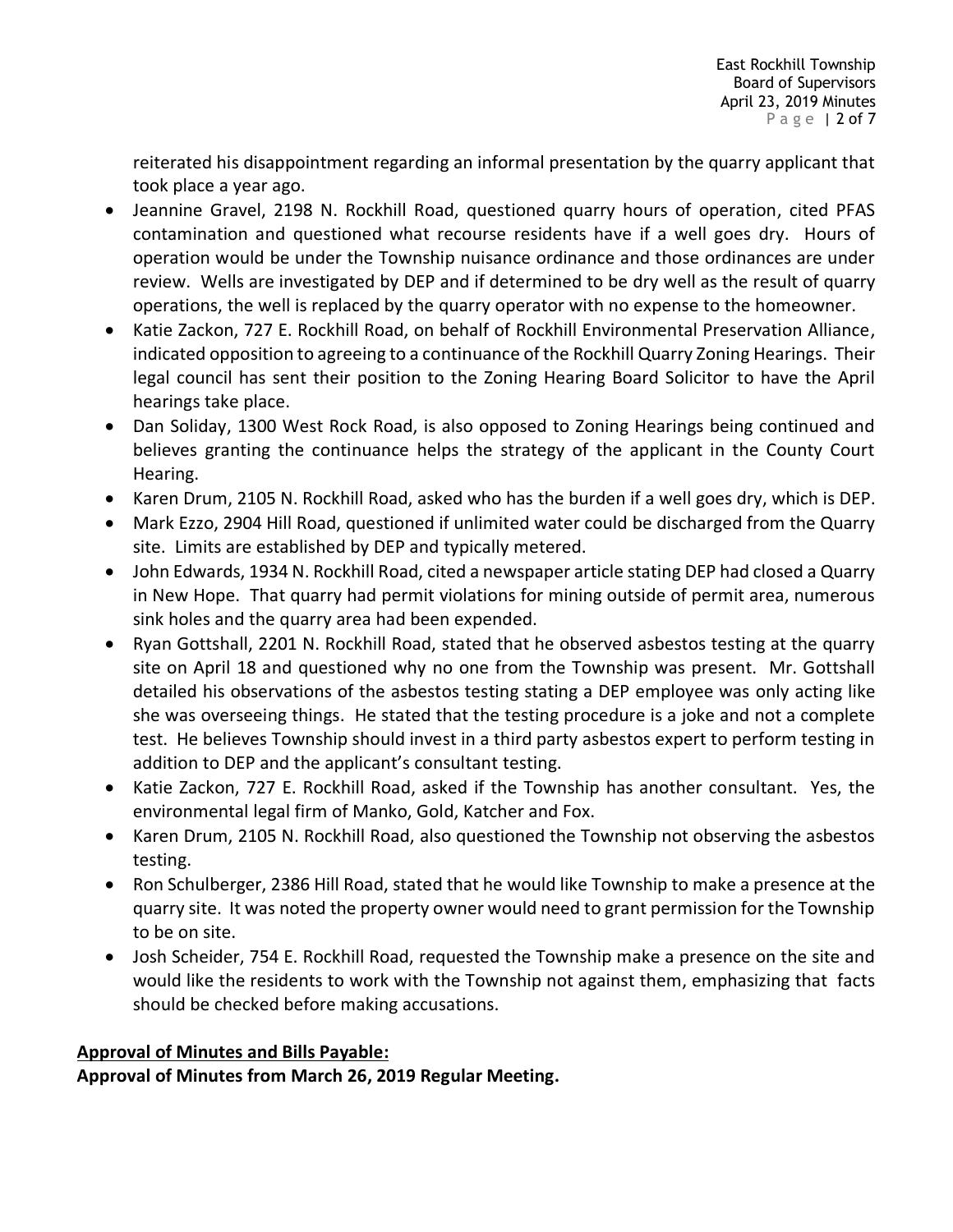East Rockhill Township Board of Supervisors April 23, 2019 Minutes P a g e | 3 of 7

**On motion** by Mr. Nietupski, seconded by Mr. Nyman, to adopt the meeting minutes from the Board of Supervisors' March 26, 2019 Regular Meeting. With no additional discussion, all present voted in favor.

# **Payment of Unpaid Bills dated April 18, 2019 in the amount of \$219,594.55.**

**On motion** by Mr. Nyman, seconded by Mr. Nietupski, to approve payment of Bills List dated April 18, 2019 in the amount of \$219,594.55. With no additional discussion, all present voted in favor.

# **Planning Commission Report: Anne Fenley**

**Agenda April 4, 2019.** Ms. Fenley reported the Comprehensive Plan update continues.

- Mr. Nietupski asked how much of the comp plan review has been completed. More than halfway complete.
- Mary Schulberger, 2386 Hill Road, requested survey results. She can review those results at the Township office.
- Ryan Gottshall, 2201 N. Rockhill Road, would like to see approval of the comp plan delayed until after 2020 census results.

**On motion** by Mr. Nietupski, seconded by Mr. Nyman, to approve the Planning Commission Report. With no additional discussion, all present voted in favor.

# **Pennridge Wastewater Treatment Authority Report: David Nyman**

The March 25, 2019 Pennridge Wastewater Treatment Authority draft minutes and February 2019 flow reports are on file. Mr. Nyman noted at the April meeting that Hilltown Township would receive requested EDUs from Sellersville and Telford and that the Authority Board was opposed to recent DEP PFAS remediation response.

**On motion** by Mr. Nietupski, seconded by Mr. Volovnik, to approve the Pennridge Wastewater Treatment Authority report. With no additional discussion, all present voted in favor.

# **Pennridge Area Coordinating Committee Report: David Nyman**

Mr. Nyman reviewed the March 28, 2019 PACC notes. The meeting notes are on file.

**On motion** by Mr. Volovnik, seconded by Mr. Nietupski, to approve the Pennridge Area Coordinating Committee report. With no additional discussion, all present voted in favor.

# **Pennridge Regional Police Commission Report: Sergeant Maloney**

Sergeant Maloney shared the March 2019 Pennridge Regional Police activity report. Of note, a drug take back is scheduled for April 27 from 10am to 3pm. The report is on file.

**On motion** by Mr. Nietupski, seconded by Mr. Nyman, to approve the Police Commission Report. With no additional discussion, all present voted in favor.

#### **Township Manager's Report: Marianne Morano**

**Eagle Scout Project Proposal at Willard H. Markey Centennial Park.** Mr. Travis Fazio was present to review his proposed walking path distance markings at the Willard H. Markey Centennial Park.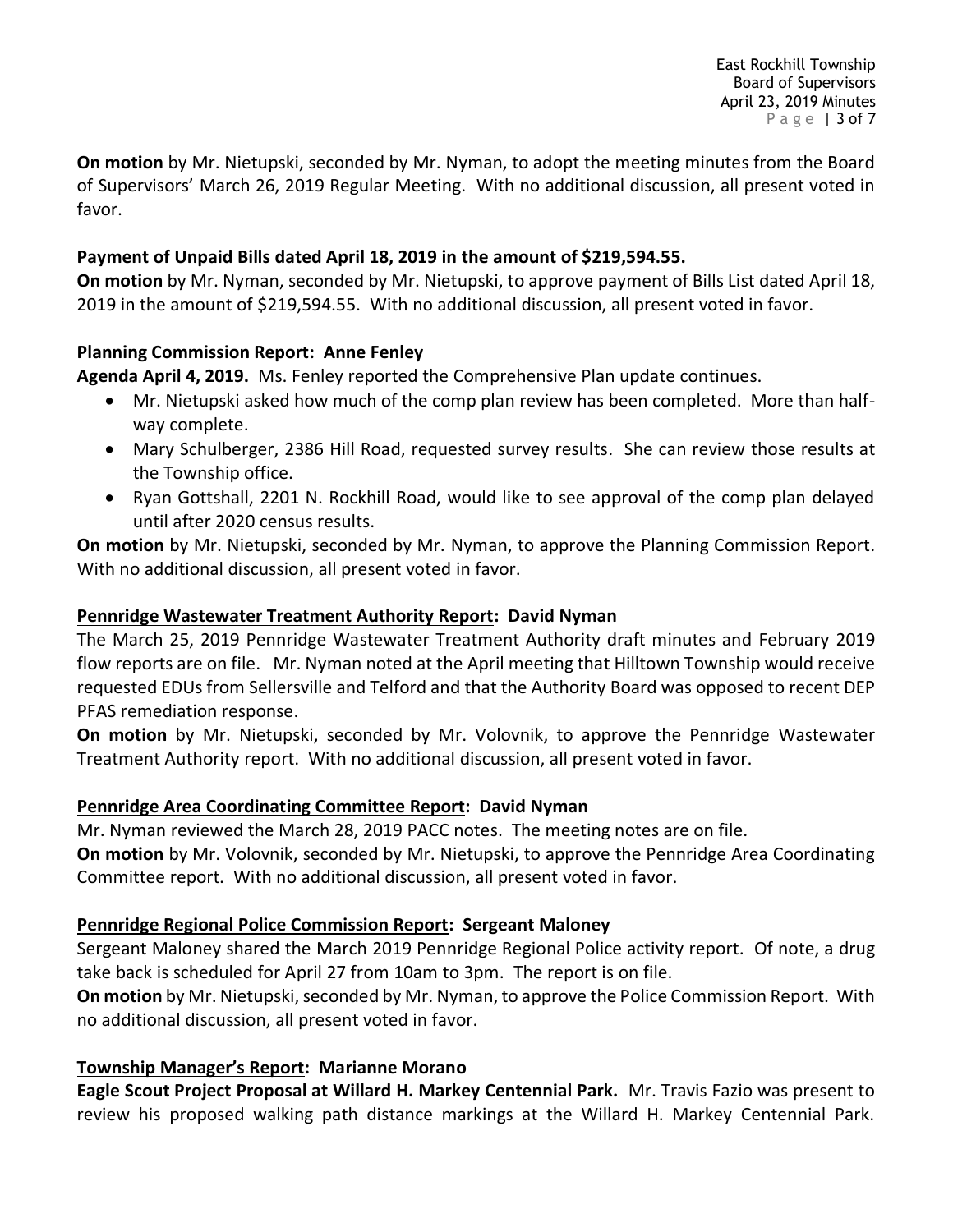Markings are to be in increments of 0.25 miles with a sign showing the starting point with 1" lines painted on the width of the path and white sign markers, 5' in height with a sign 4" x 6".

**On motion** by Mr. Nyman, seconded by Mr. Nietupski, to approve the placement of walking path distance markings at the Willard H. Markey Centennial Park as presented. With no additional discussion, all present voted in favor.

**Foreman Farm 1200 Butler Lane Withdrawal of Recorded Plan and Request for Refund of Financial Security.** Correspondence from Karl Foreman dated April 12, 2019 has been received requesting return of financial security in the amount of \$148,631.87 for the recorded Foreman Farm Land Development Plan. Mr. Foreman has indicated the property will not be sold with the approved riding facility. Mrs. Morano advised an accessory building has been installed without a permit.

**On motion** by Mr. Nyman, seconded by Mr. Nietupski, to approve the request subject to proper documentation for the withdrawal of an approved recorded plan and subject to expenses related to the withdrawal being paid by applicant prior to the release of the remaining financial security. With no additional discussion, all present voted in favor.

**Clear Span Fiberglass Walking Trail Bridge Bid Results.** A bid has been received for a 30' prefabricated fiberglass bridge with an alternate bid for an additional 10' to replace an existing bridge along the walking path off Blooming Glen Road near Moods Covered Bridge. The item is budgeted from capital improvement in the amount of \$26,500.

**On motion** by Mr. Nietupski, seconded by Mr. Nyman, to accept Creative Pultrusions, Inc. for a base bid amount of \$26,700 and the alternate bid in the amount of \$7,700 for a 40' pre-fabricated fiberglass bridge as presented. With no additional discussion, all present voted in favor.

**West Rock Road In-House Paving.** A proposal was presented to the Board to widen a corner at West Rock Road and Three Mile Run Road, to allow trucks with plows and buses to easily make a right-hand turn from Three Mile Run Road onto West Rock Road, as part of the in-house paving project as approved with the 2019 state aid budget. Approximately seven trees need to be removed and an Easement granted by the property owner. General fund expenses would be approximately \$3,200 for tree removal and consultant time in addition to state aid expenses of \$1,000 for materials.

**On motion** by Mr. Nyman, seconded by Mr. Nietupski, to approve the additional road work with expenses totaling \$3,200 from general fund and \$1,000 from state aid fund as presented. With no additional discussion, all present voted in favor.

**March 26, 2019 Meeting follow-up - Railway Cars.** Mrs. Morano reported that train cars on railway tracks & bridges will have a hazardous materials placard if there are any explosive materials. The Pennridge Regional Police Chief has contacted Conrail, who handle railway cars, regarding storage on bridges and verified that cars are allowed to be stored on bridges. Currently the cars are empty.

**March 26, 2019 Meeting follow-up - PPL Utility Pole.** PPL has contacted Mr. Edwards regarding a utility pole near his driveway with a site visibility concern and have agreed to remove a tree and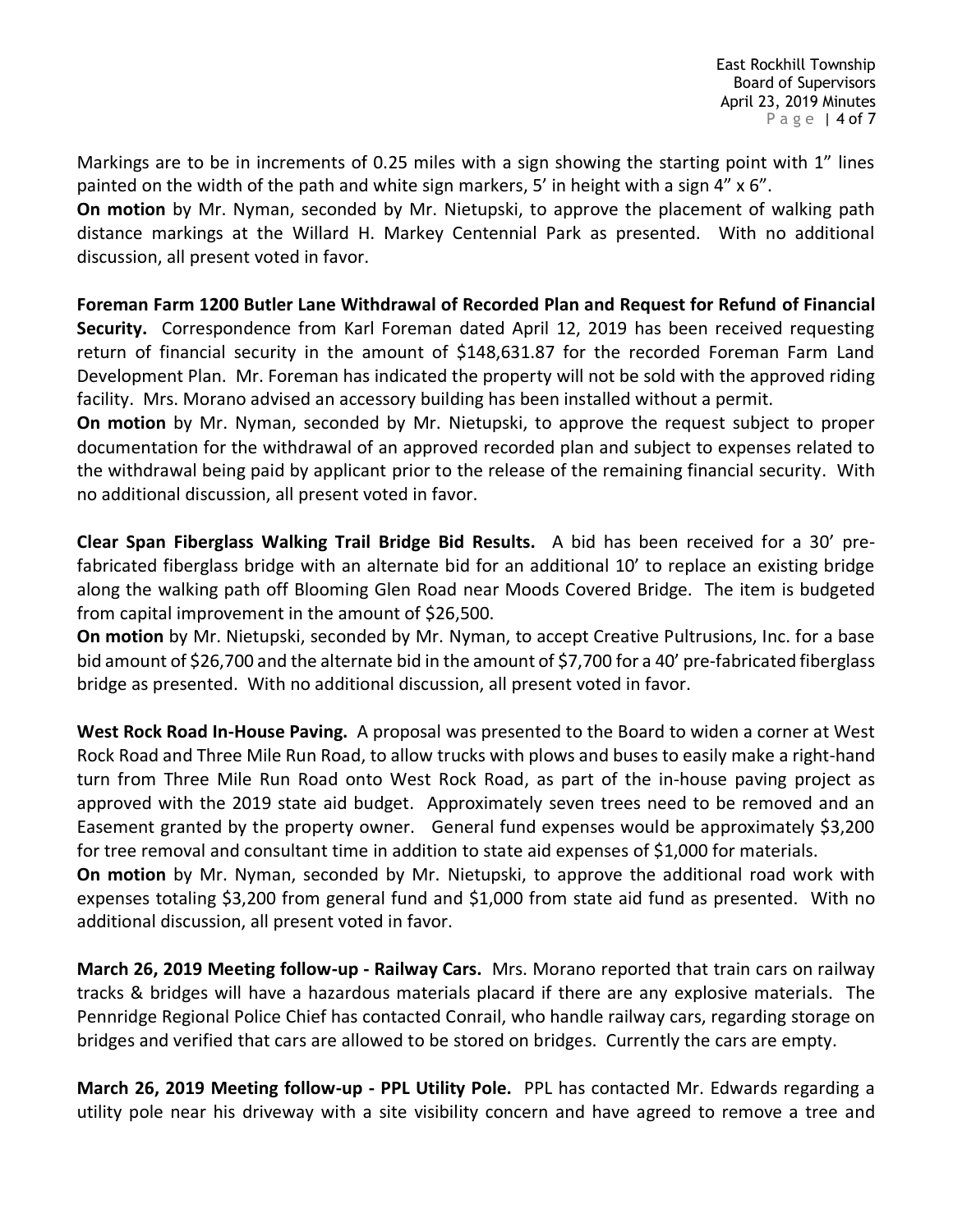relocate the pole. Mr. Edwards stated as part of his meeting with PPL that easements on private property are being delayed by property owners due to the misconception the improvement is only for the quarry when it has been part of a capital plan to improve service on North Rockhill Road. Mr. Edwards recommended to PPL that they send out a mailing or attend a Township meeting with the information.

- Kim Manser (Gottshall), 2201 N. Rockhill Road, questioned when they would address the rest of North Rockhill Road where she resides.
- Ryan Gottshall, 2201 N. Rockhill Road, stated that ten properties in the vicinity of his house need upgraded electric.
- Dan Soliday, 1300 West Rock Road, asked if poles would be replaced/removed from the Township pump station over the hill to the quarry.

Mrs. Morano was directed to follow-up with PPL's municipal representative regarding the electric service to the remainder of North Rockhill Road and if poles would be replaced from pump station to over the hill.

**On motion** by Mr. Nyman, seconded by Mr. Nietupski, to approve the Township Manager Report. With no additional discussion, all present voted in favor.

# **Public Works Report: Jeff Scholl**

Mr. Scholl updated the Board on Public Works activities for March, 2019. Of note, paving is anticipated to be completed May 13 and flyers were placed at every residence. Quotes are being obtained to repair a grinder at the treatment plant. The report is on file.

**On motion** by Mr. Nyman, seconded by Mr. Nietupski, to approve the Township Public Works Report. With no additional discussion, all present voted in favor.

# **Engineer Report: Steve Baluh, P.E.**

**Subdivision Plan Review Status.** Review dated April 5, 2019 is in the Board's packets. No action is necessary.

# **Wood's Edge Subdivision Authorization Voucher 5.**

**On motion** by Mr. Nietupski, seconded by Mr. Nyman, to approve Authorization Voucher Number 5 for the Wood's Edge Subdivision in the amount of \$21,673.73 for driveway superpave 2" 19mm payable to Lynn Builders, LLC. With no additional discussion, all present voted in favor.

**Pennridge Wastewater Treatment Authority Model Infiltration and Inflow Ordinance Review.** As requested by the Board, the draft ordinance provided by PWTA to establish Infiltration and Inflow inspections for property sewer connections has been reviewed with comments provided to the Board.

**On motion** by Mr. Nietupski, seconded by Mr. Nyman, to approve the Township Engineer report. With no additional discussion, all present voted in favor.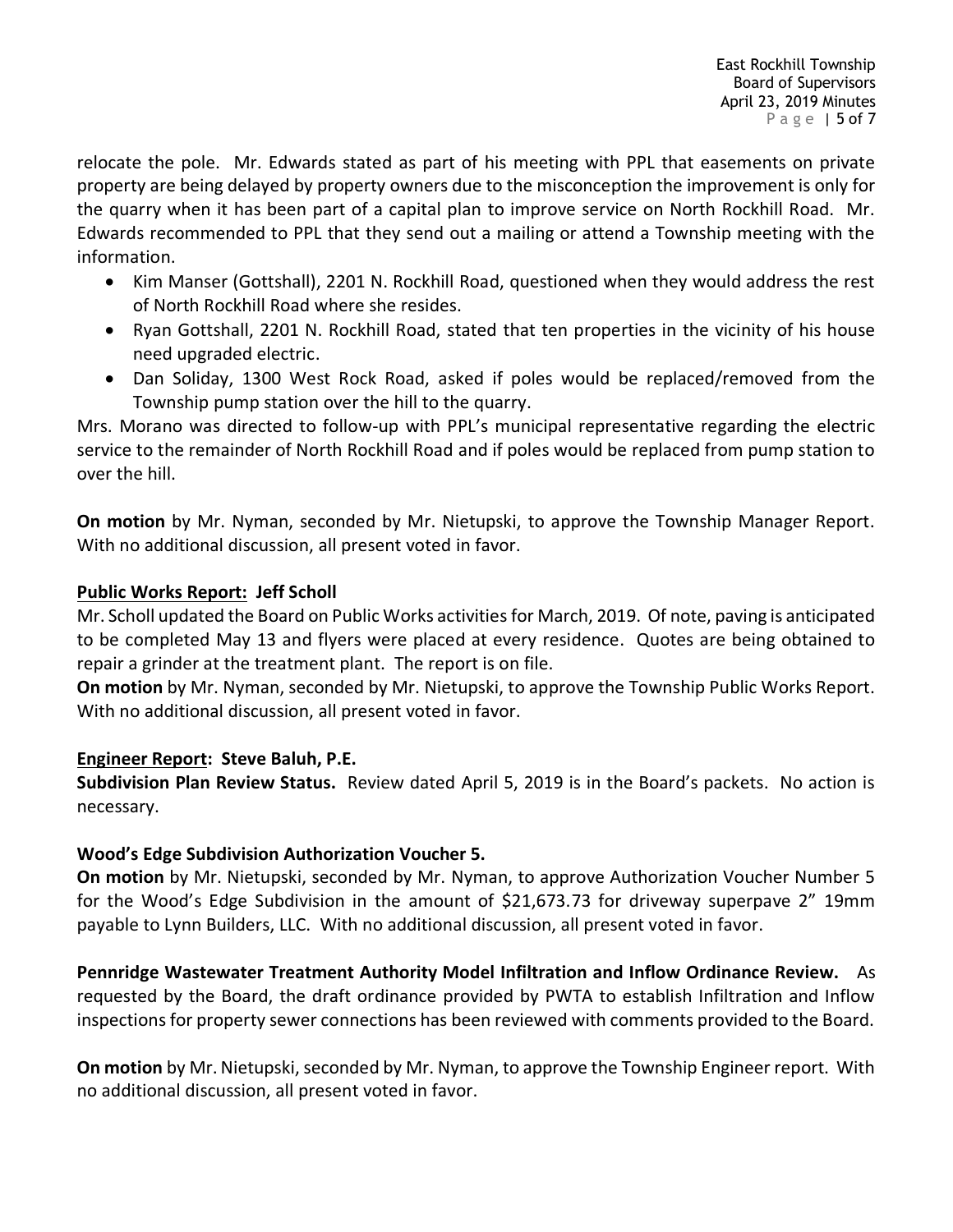- Josh Scheider, 754 E. Rockhill Road, asked if the Township received a response to their review letter in response to EarthRes application for naturally occurring asbestos testing and what steps could be taken by the Township. DEP has provided the letter to the applicant consultant for a response and it was noted that the environmental attorney would consult on any recommended action.
- Katie Zackon, 727 E. Rockhill Road, asked what additional information DEP had requested of the applicant which was mentioned by Mr. Baluh. The questions are believed to be part of an email chain discussion which are not posted to the Township website but Mrs. Morano will confirm.

# **Solicitor Report: Colby Grim, Esq.**

#### **Soroka-Kleina Easement Agreements.**

**On motion** by Mr. Nyman, seconded by Mr. Nietupski, to authorize the Chairperson to execute Agreements granting the Township permission to construct sanitary sewer and water line connections to 1622 N. Ridge Road and 1008 Schwenkmill Road, Perkasie as presented. With no additional discussion, all present voted in favor.

#### **Radosky Declaration Agreement.**

**On motion** by Mr. Nietupski, seconded by Mr. Nyman, to acknowledge receipt and authorize recordation of the Unilateral Declaration of Covenants Conditions and Restrictions for an in-law suite located at 4431 Axe Handle Road, Quakertown in a manner consistent with Township Ordinances. With no additional discussion, all present voted in favor.

#### **Reiss Right-of-Way Easement Dedication Agreement.**

**On motion** by Mr. Nyman, seconded by Mr. Nietupski, to acknowledge receipt and authorize execution of the Declaration of Easement on Hill Road with an address of 2412 Hill Road, Sellersville as part of the Reiss Lot Line Adjustment acknowledging consolidation of the deed as required with conditional approval has not been received from the applicant for plan recordation. With no additional discussion, all present voted in favor.

**On motion** by Mr. Nyman, seconded by Mr. Nietupski, to accept the Township Solicitor report. With no additional discussion, all present voted in favor.

#### **Department and Emergency Services Reports**

**On motion** by Mr. Nietupski, seconded by Mr. Nyman, to acknowledge receipt of the Department and Service Reports. With no additional discussion, all present voted in favor. Copies are on file.

#### **New or Other Business – Supervisors' Items**

• Mr. Nietupski questioned if Township could take action on PFAS DEP ruling.

**On motion** by Mr. Nietupski, seconded by Mr. Nyman, to send a letter supporting public water connection. With no additional discussion, all present voted in favor.